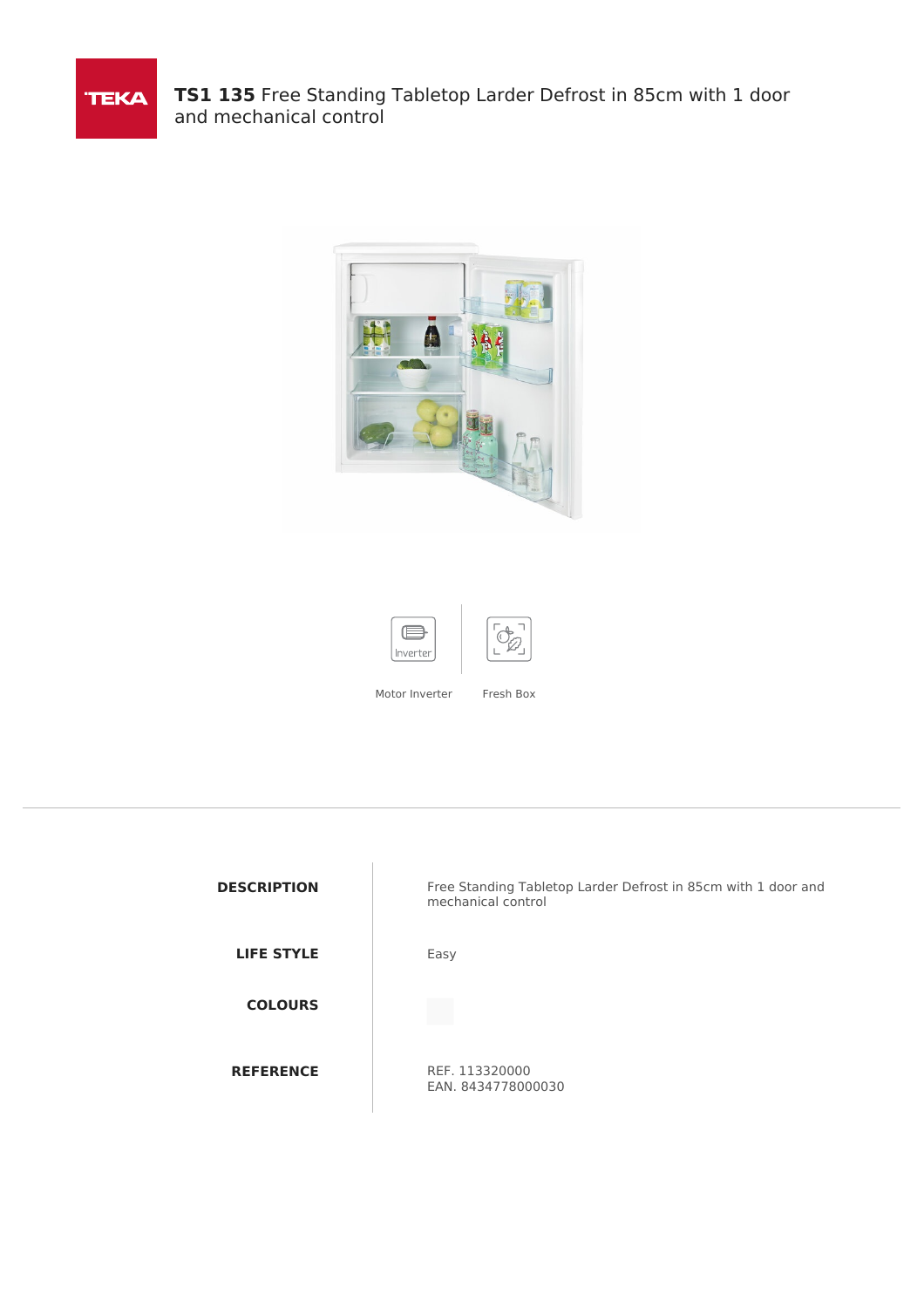# **TS1 135**

**FEATURES** Free Standing table top refrigerator Manual defrost Manual adjustable thermostat Safety glass shelves Mini freezer included Front adjustable feet Reversible doors Climate class: N/ST Total capacity (gross): 102 litres Ice cube tray included

# **TEKA**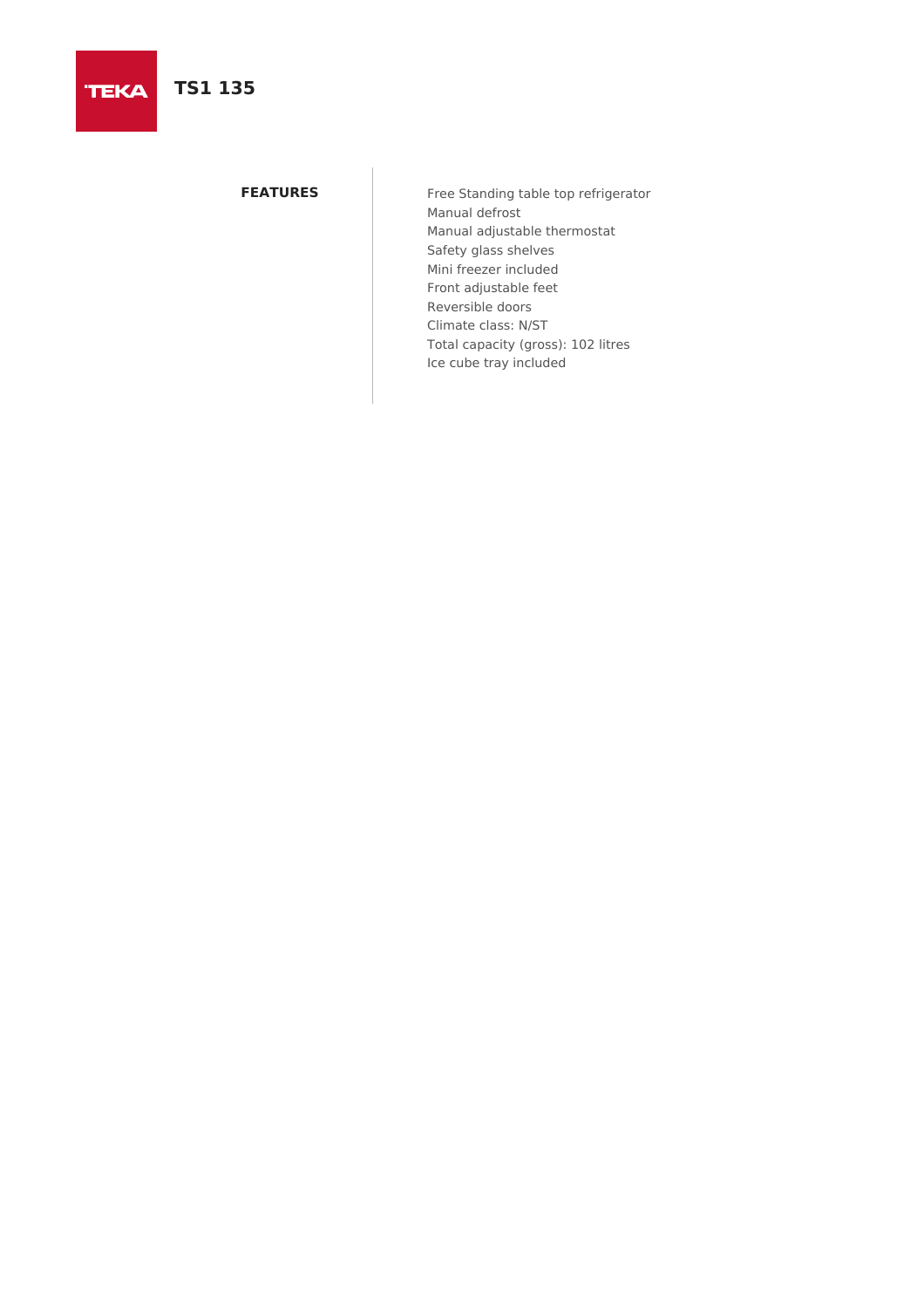#### **TS1 135 TEKA**



## **DIMENSIONS**

**Product height (mm):** 845 **Product width (mm):** 501 **Product depth (mm):** 540 **Product length (mm): Net weight (Kg):** 25,4

## **TECH SPECS**

| <b>FITTING MEASURES</b> | <b>Built-in height (mm): 845</b>                                                                                                                                                                                                                                                                                                                                                                                                   |
|-------------------------|------------------------------------------------------------------------------------------------------------------------------------------------------------------------------------------------------------------------------------------------------------------------------------------------------------------------------------------------------------------------------------------------------------------------------------|
| <b>PRODUCT SHEET</b>    | <b>Cooling system: Defrost</b><br><b>Total gross capacity (litres): 102</b><br><b>Refrigerator compartment capacity (litres): 84</b><br>Freezer compartment capacity (litres): 14<br><b>Freezer classification: 4</b><br><b>Freezing capacity: 2,0</b><br><b>Annual Consumption (kWh/year): 172</b><br><b>Temperature Rise Time (h): 15</b><br><b>Climate class: N/ST</b><br>Noise level (dB): 39<br><b>Certificates: CE, LCIE</b> |
| <b>POWER SUPPLY</b>     | <b>Frequency (Hz): 50</b><br><b>Power rate (V): 220-240</b><br><b>Power rate (W): 70</b><br><b>Energy consumption (kw/day): 0,36</b>                                                                                                                                                                                                                                                                                               |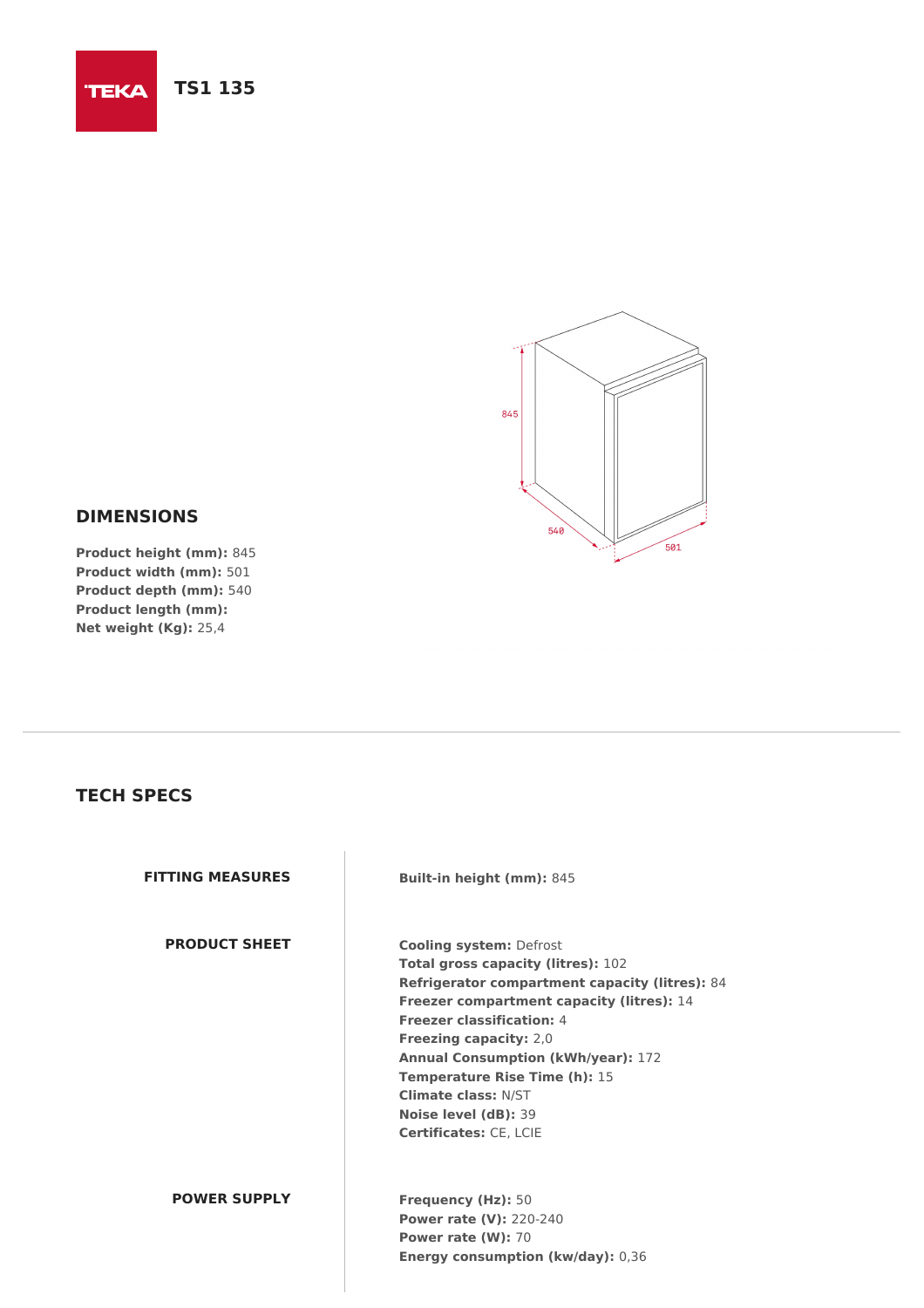### **PARTICULAR CHARACTERISITICS**

**Type of installation:** Free standing **Automatic defrosting in the refrigeration compartment:** Yes **Antibacterial treatment:** NO **Inner light:** Yes **Type of inner light:** STANDARD BULB **Reversible doors:** Yes **Integrated handle:** Yes

**EQUIPMENT Multipurpose compartment:** NO **Bottle rack type:** NO **Adjustable Feet Back:** Yes **Adjustable feet front:** Yes **Vegetable drawers:** 1 **Temperature and humidity regulation in drawers:** FRESH BOX